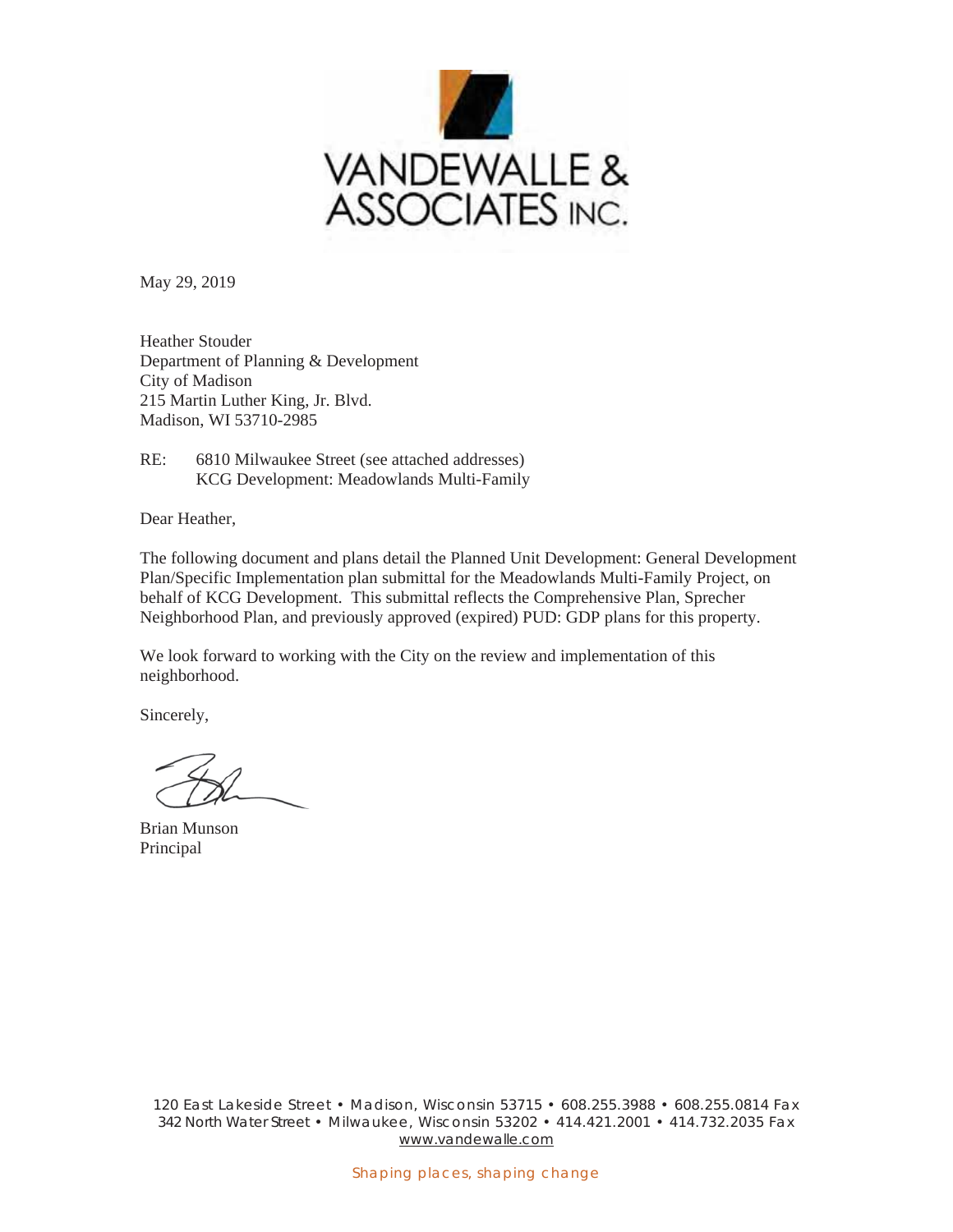## APPLICANT: KCG Development, LLC 9333 North Meridian Street Suite 230 Indianapolis, Indiana 46260 Phone: (317) 409-7776 Matt Gilhooly Matt.Gilhooly@kcgcompanies.com

| <b>DESIGN TEAM:</b>                  |                  |
|--------------------------------------|------------------|
| Architecture:                        |                  |
| Hooker DeJong Architects & Engineers |                  |
| 549 Ottawa Avenue NW Ste 102         |                  |
| Grand Rapids, Michigan 49503         |                  |
| Eric Maring                          | ericm@hdjinc.com |

*Engineering/Landscape Architecture:*  Snyder & Associates 5010 Voges Road Madison, Wisconsin 53718 Phone: (608)838-0444 Mike Calkins mcalkins@snyder-associates.com Andy Meessman ameessmann@snyder-associates.com

## *Planning:*

| Vandewalle & Associates  |                        |
|--------------------------|------------------------|
| 120 East Lakeside Street |                        |
| Madison. Wisconsin 53715 |                        |
| Phone: 608.255.3988      |                        |
| Brian Munson             | bmunson@vandewalle.com |
|                          |                        |

## **Existing Conditions:**

| <b>Existing Zoning:</b>   | PUD: GDP (expired)                |
|---------------------------|-----------------------------------|
| Proposed Zoning:          | PUD: GDP/SIP                      |
| Addresses:                |                                   |
| 6810 Milwaukee Street     | $0710 - 012 - 0401 - 6$           |
| 6834 Milwaukee Street     | $0710 - 012 - 0403 - 2$           |
| 1 Windstone Drive         | $0710 - 012 - 0601 - 2$           |
| 45 Windstone Drive        | 0710-012-0501-4                   |
| 6815 Advantage Drive      | 0710-012-0402-4                   |
| Aldermanic District:      | District 3: Alder Lemmer          |
| Neighborhood Association: | Sprecher Neighborhood Association |
| Neighborhood Plan:        | Sprecher Neighborhood Plan        |
| <b>Plan Designations:</b> | <b>Medium Density Residential</b> |
|                           |                                   |

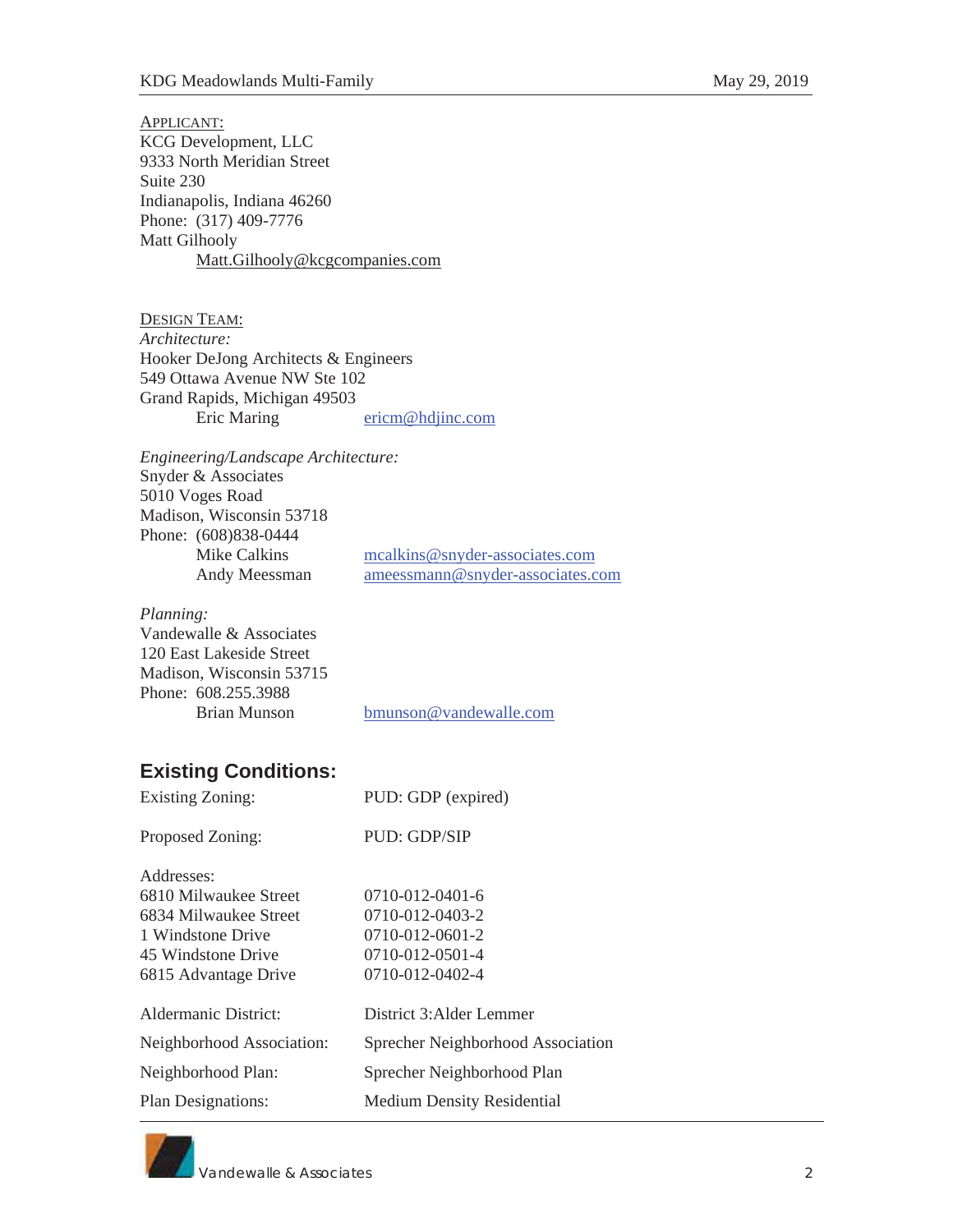| Notifications/Meetings:   | Alder Hall<br>Alder Lemmer<br>Sprecher Neighborhood<br><b>City Staff Meetings</b><br><b>DAT</b> Presentations<br><b>UDC</b> Informational Meeting:<br>Neighborhood Meeting                                                                                 | December 20, 2018<br>May 15, 2019<br>December 20, 2018<br>January 7, 2019<br>March 26, 2019<br>August 9, 2018<br>February 24, 2019<br>January 7, 2019 |
|---------------------------|------------------------------------------------------------------------------------------------------------------------------------------------------------------------------------------------------------------------------------------------------------|-------------------------------------------------------------------------------------------------------------------------------------------------------|
| Legal Description:        | Lots Two Hundred Thirty-Eight (238), Two Hundred Thirty-<br>Nine (239, Two Hundred Forty (240), Two Hundred Forty-One<br>(241) and Two Hundred Forty-Three (243), Second Addition to<br>The Meadowlands in the City of Madison, Dane County,<br>Wisconsin. |                                                                                                                                                       |
| <b>Proposed Zoning:</b>   |                                                                                                                                                                                                                                                            |                                                                                                                                                       |
| <b>Proposed Uses:</b>     | 7 Townhomes<br>216 Multi-Family Housing                                                                                                                                                                                                                    |                                                                                                                                                       |
| <b>Permitted Uses:</b>    | 1.) Those that are stated as permitted uses in the TR-U1 zoning<br>District.<br>2.) Uses accessory to permitted uses as listed above.                                                                                                                      |                                                                                                                                                       |
| Lot Area:                 | 7.0 acres                                                                                                                                                                                                                                                  |                                                                                                                                                       |
| <b>Floor Area Ratio:</b>  | 1.) Maximum floor area ratio permitted as shown on approved<br>plans                                                                                                                                                                                       |                                                                                                                                                       |
|                           | on approved plans.                                                                                                                                                                                                                                         | 2.) Maximum building height shall be up to 4 stories or as shown                                                                                      |
| <b>Yard Requirements:</b> | Yard areas will be provided as shown on approved plans                                                                                                                                                                                                     |                                                                                                                                                       |
| Landscaping:              | Site landscaping will be provided as shown on approved plans.                                                                                                                                                                                              |                                                                                                                                                       |
| Lighting:                 | Site lighting will be provided as shown on approved plans.                                                                                                                                                                                                 |                                                                                                                                                       |
| Signage:                  | Signage will be allowed as per Chapter 31 of the Madison<br>General Ordinances, as compared to the TR-U1 district, or<br>signage will be provided as approved on the recorded plans.                                                                       |                                                                                                                                                       |
| <b>Family Definition:</b> | The family definition of this PUD-SIP shall coincide with the<br>definition given in Chapter 28.03(2) of the Madison General<br>Ordinances for the TR-U1 District.                                                                                         |                                                                                                                                                       |

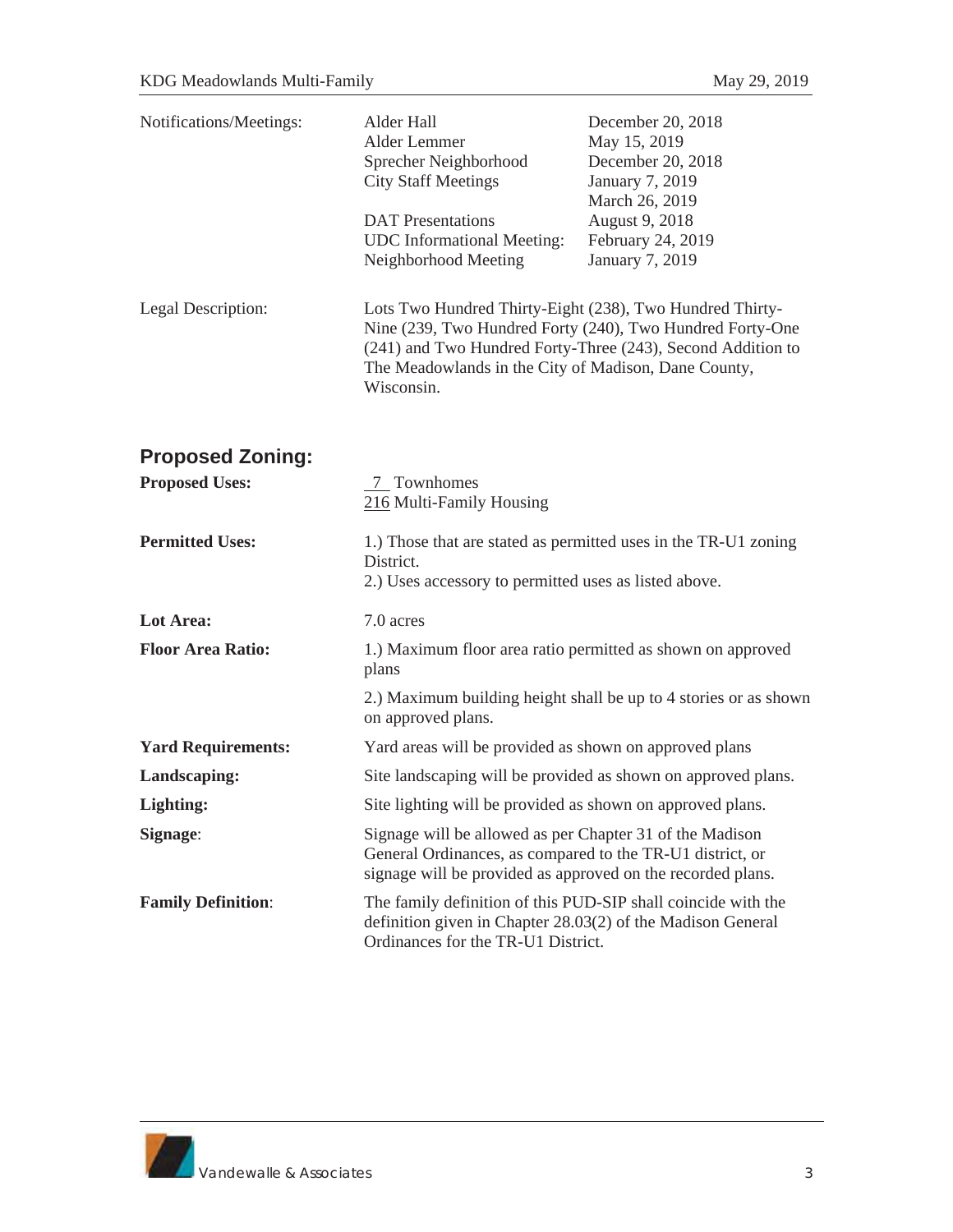**Alterations and Revisions**: No alteration or revision of this planned unit development shall be permitted unless approved by the City Plan Commission; however, the Zoning Administrator any issue permits for minor alterations or additions which are approved by the Director of Planning and Development and the alderperson of the district and are compatible with the concept approved by the City Plan Commission.